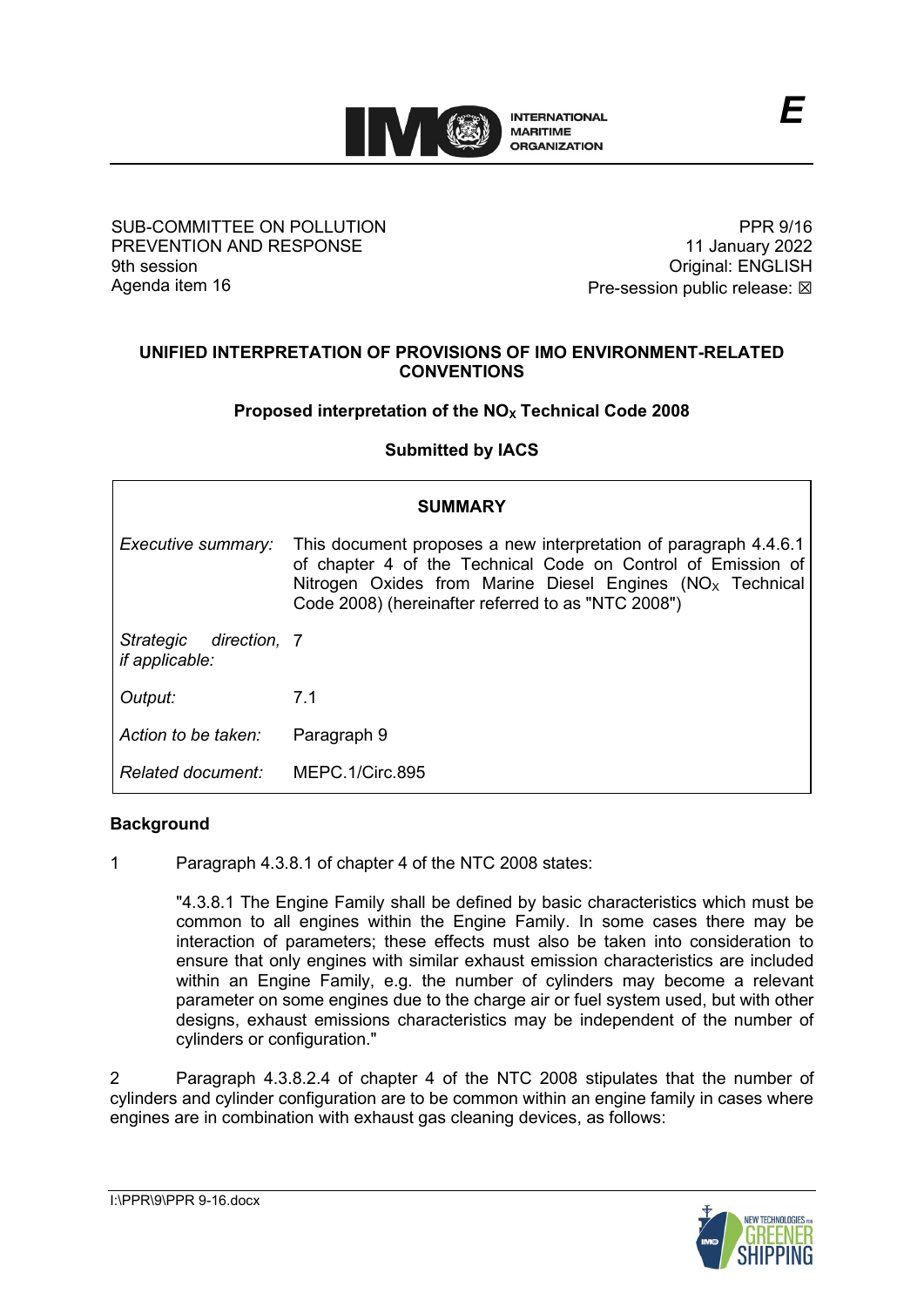"4.3.8.2 The engine manufacturer is responsible for selecting those engines from their different models of engines that are to be included in an Engine Family. The following basic characteristics, but not specifications, shall be common among all engines within an Engine Family:

.4

…

number of cylinders and cylinder configuration:

- applicable in certain cases only, e.g. in combination with exhaust gas cleaning devices."

3 Paragraph 4.4.6.1 of chapter 4 of the NTC 2008 states:

"4.4.6.1 The Engine Group may be defined by basic characteristics and specifications in addition to the parameters defined in 4.3.8 for an Engine Family."

4 IACS unified interpretation (UI) MPC125 clarifies that the number of cylinders for engines, which are equipped with SCR in engine group, does not necessarily have to be the same; that interpretation was captured in paragraph 2.2 of the annex to circular MEPC.1/Circ.895.

5 On the other hand, due to the recent diversification of engines in consideration of  $NO<sub>x</sub>$ emission control, member engines with different numbers of cylinders are being manufactured despite being categorized as engines in one Engine Family.

# **Discussion**

6 IACS considers that, in accordance with paragraph 4.3.8.2.4 of chapter 4 of the NTC 2008, the number of cylinders is to be common within the Engine Family of a SCR-fitted engine. With that in mind, IACS UI MPC125 intentionally established the interpretation of the paragraph which stipulates requirements for the definition of the "Engine Group", i.e. paragraph 4.4.6.1, not paragraph 4.3.8, of chapter 4 of the NTC 2008. The same interpretation is not intended to be applied to the "Engine Family".

7 In the meantime, based on paragraph 4.3.8.1 of chapter 4 of the NTC 2008, IACS considers that it is possible to include different cylinder numbers within an Engine Family with SCR, if the engine manufacturer has provided clear evidence that the number of cylinders has no negative impact on the NO<sub>x</sub> emissions. In addition, at the point of the evaluation for NO<sub>x</sub> emissions, IACS considers that it is not necessary to distinguish "Engine Family" from "Engine Group" when applying the UI MPC125.

8 On the basis of the discussion in paragraphs 6 and 7 above, IACS proposes the modifications to circular MEPC.1/Circ.895 contained in the annex to this document, for the consideration of the Sub-Committee.

# **Action requested of the Sub-Committee**

9 The Sub-Committee is invited to consider the information contained in this document, in particular the proposed draft revision of the interpretation of paragraph 4.4.6.1 of the  $NO<sub>X</sub>$ Technical Code as provided in the annex, and take action as appropriate.